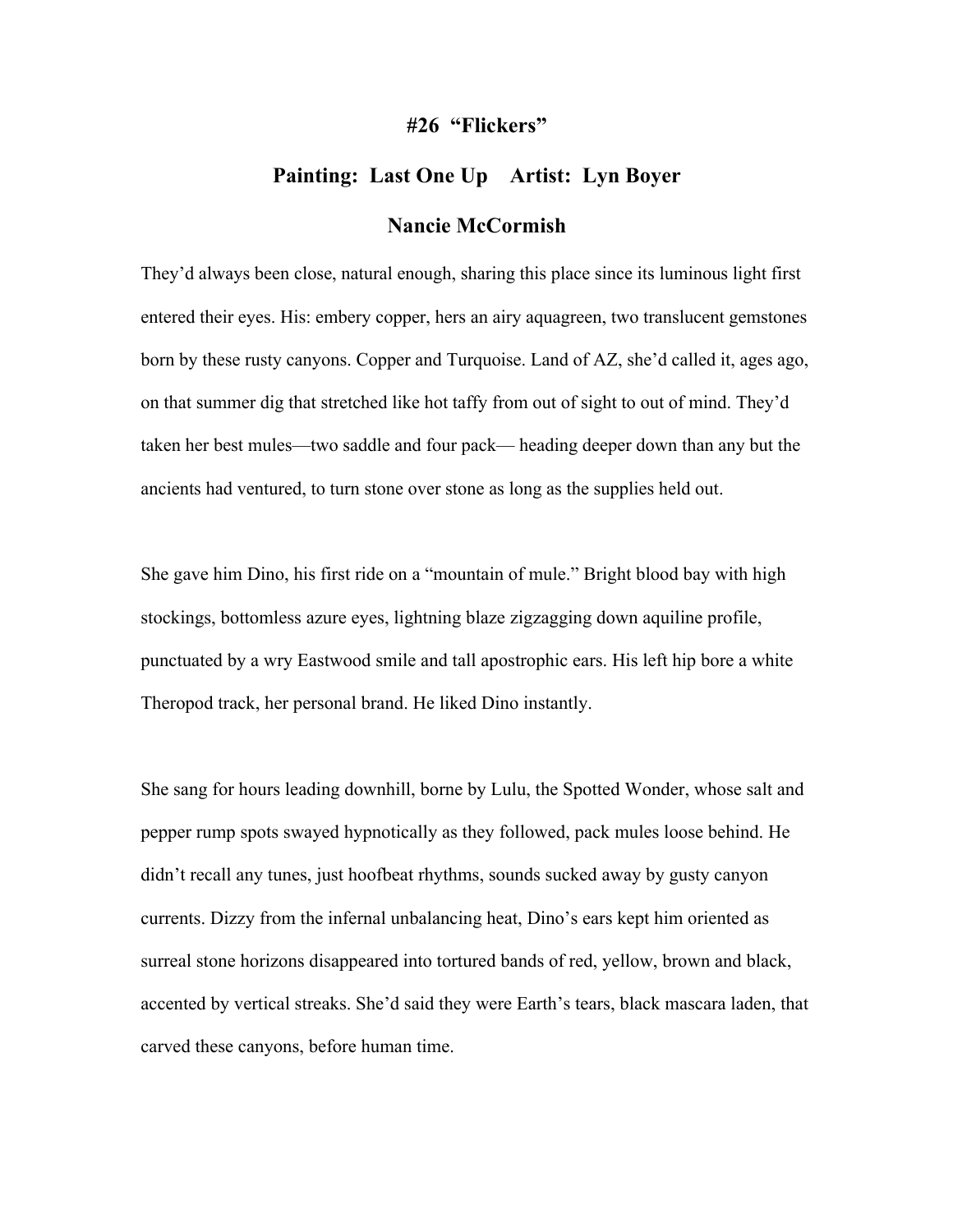Geology jokes were something else they shared. The hot baked yellow sandstones had got her laughing, thinking of Oz and the fabled brick road. One time, flipping her sandy braid over a shoulder as she turned, he heard her laughing about some sudden insight between Oz, AZ, and Adze. He could just make out mouthed words shaded under her (oddly reptilian) blotched and scaly high-miles straw hat, mottled and multicolored with dust, like Lulu. Like them all. Its band held a yellow Flicker feather at attention just over her right ear, pointing towards her mesmeric smile.

After a week camping the canyons, finding nothing but endless time staring them daring them really—evening campfire conversations wandered. Neither could name what they were tracking anymore. Once, in a dense dark lit only by a small fire and a single cold star, she jumped up, exploding with insight. "First one down, last one up! Poison food, pollen, pictographs, windfall timber, Buffalo Jumps, sediments, fossils… all obey the orders of gravity and time" she'd explained. "You have to keep going deeper to get to the proper order of things, including yourself. They were here and gone, we are here and gone, too. The wind takes us all in time. Dust to dust, see?"

Afternoons a hellish wind spat sandy shards of ancient animals at them. She'd hollered back all the wind in AZ couldn't push those old dinosaur teeth hard enough to draw even *one drop* of her blood. It taunted them though, showing them past was always present, yet impossibly long gone. It coated them and eternally escaped at once, left them hunting for tracks only Precambrian waters could quietly capture.